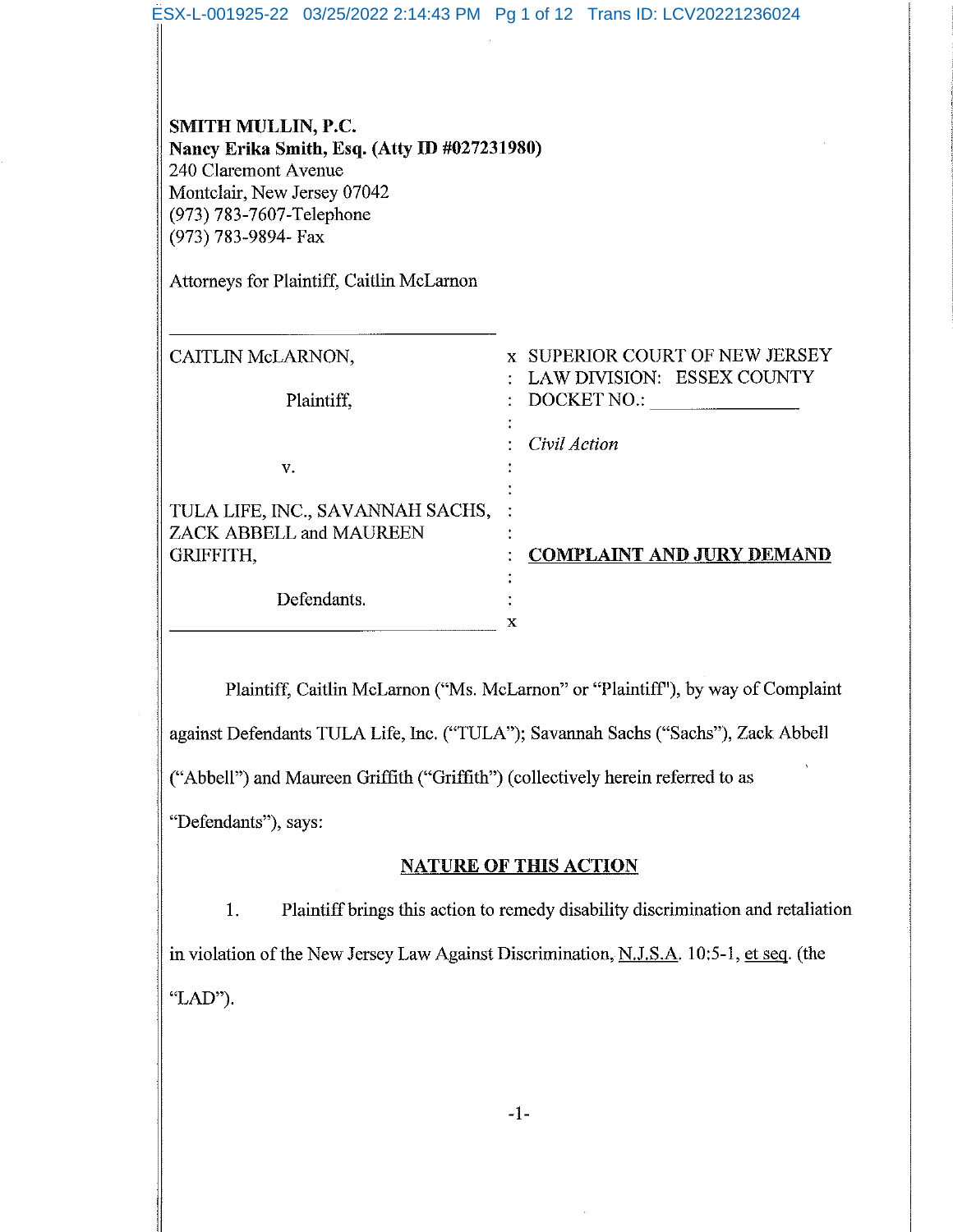## **PARTIES**

During all times relevant to this Complaint, Plaintiff McLarnon was a resident 2. of New Jersey, residing at 55 Renner Avenue, in the Township of Bloomfield, County of Essex and State of New Jersey.

Defendant TULA Life, Inc. ("TULA") was at all times relevant hereto a  $\overline{3}$ . private company with its principal place of business in New York, New York.

Defendant TULA is located in the United States and does extensive business  $4.$ in Essex County, New Jersey.

5. Defendant Savannah Sachs ("Sachs") was at all times relevant hereto the CEO of TULA, residing in Brooklyn, New York.

6. Defendant Zack Abbell ("Abbell") was at all times relevant hereto the Vice President of E-Commerce of TULA, residing in Queens, New York.

Defendant Maureen Griffith ("Griffith") was at all times relevant hereto  $7.$ Director, People, residing in Jersey City, New Jersey.

8. At all times relevant hereto, each and every defendant was the agent, servant or employee of Defendant TULA, acting in their official and individual capacities.

## **JURISDICTION AND VENUE**

9. Plaintiff repeats and incorporates by reference all preceding paragraphs of the Complaint as though they were set forth herein.

10. Defendant is headquartered in New York, New York, and does business in Essex County, New Jersey.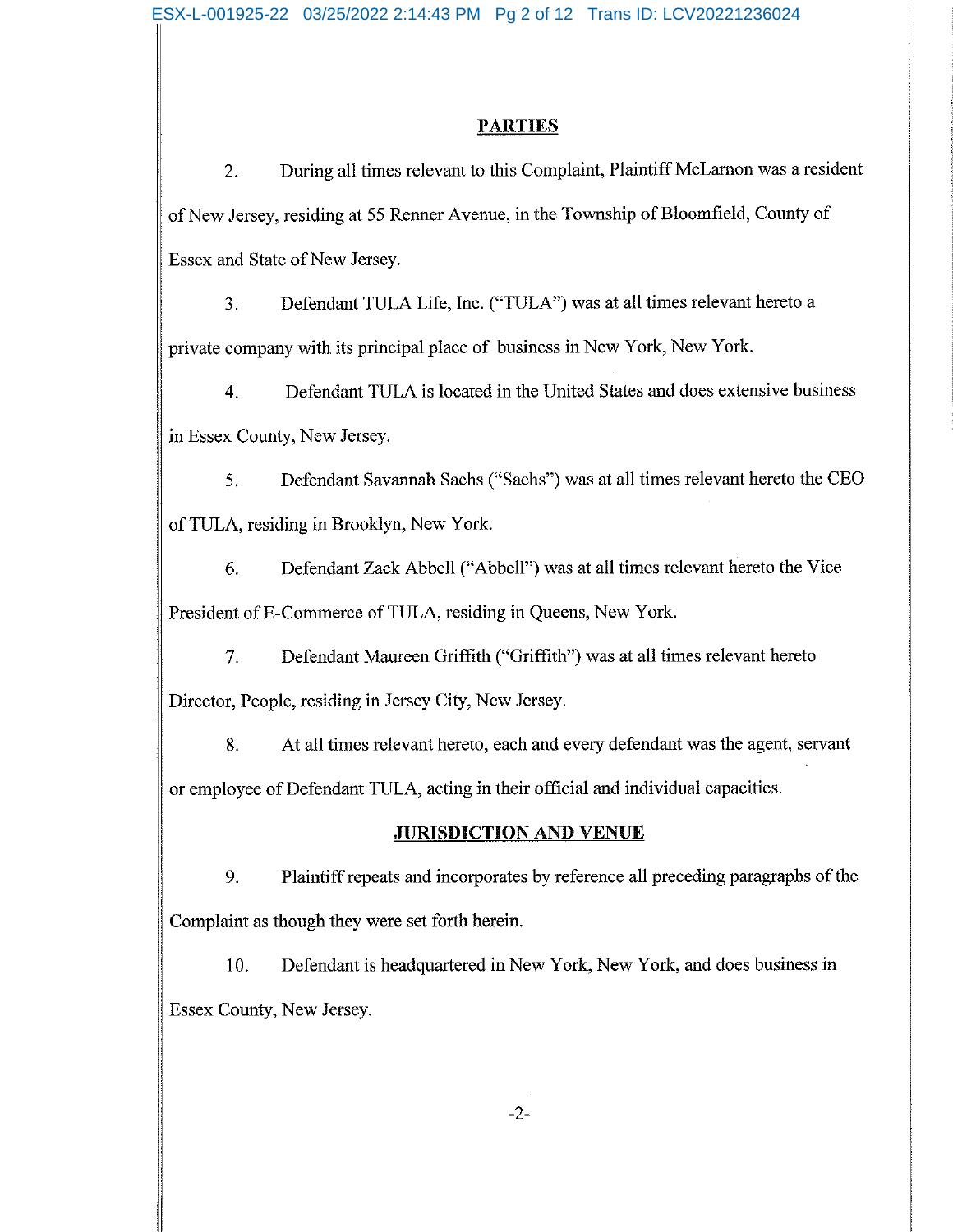At all times relevant to this action, Plaintiff was a resident of Essex County, 11. New Jersey and, at all times relevant hereto, Plaintiff worked for Defendant in Essex County, New Jersey.

Accordingly, jurisdiction in this court and venue in Essex County is  $12.$ appropriate.

Pursuant to Rule 4:3-2(b), venue is proper in Essex County because Defendant 13. actually conducts business in Essex County and because Plaintiff performed her job duties in Essex County.

## **COUNT I**

# (Discrimination Due to Plaintiff's Disability and/or Perceived Disability in Violation of the New Jersey Law Against Discrimination)

14. Plaintiff repeats and incorporates by reference all preceding paragraphs of the Complaint as though they were set forth herein.

Plaintiff was hired in January of 2020 as Director of Influencer Marketing & 15. Partnerships. In that role, Ms. McLarnon reported directly to Defendant, CEO Sachs for a year and a half.

16. In that time, Plaintiff increased her team's revenue from \$11 million to \$23 million. Her team grew from four to eight members.

17. Plaintiff consistently received positive feedback, met her goals, and was given excellent performance reviews. Plaintiff's 2021 360 review, in which she received 3 "exceeds expectations" and 2 "meets expectations" ratings, Defendant Sachs, the CEO, included the following comments: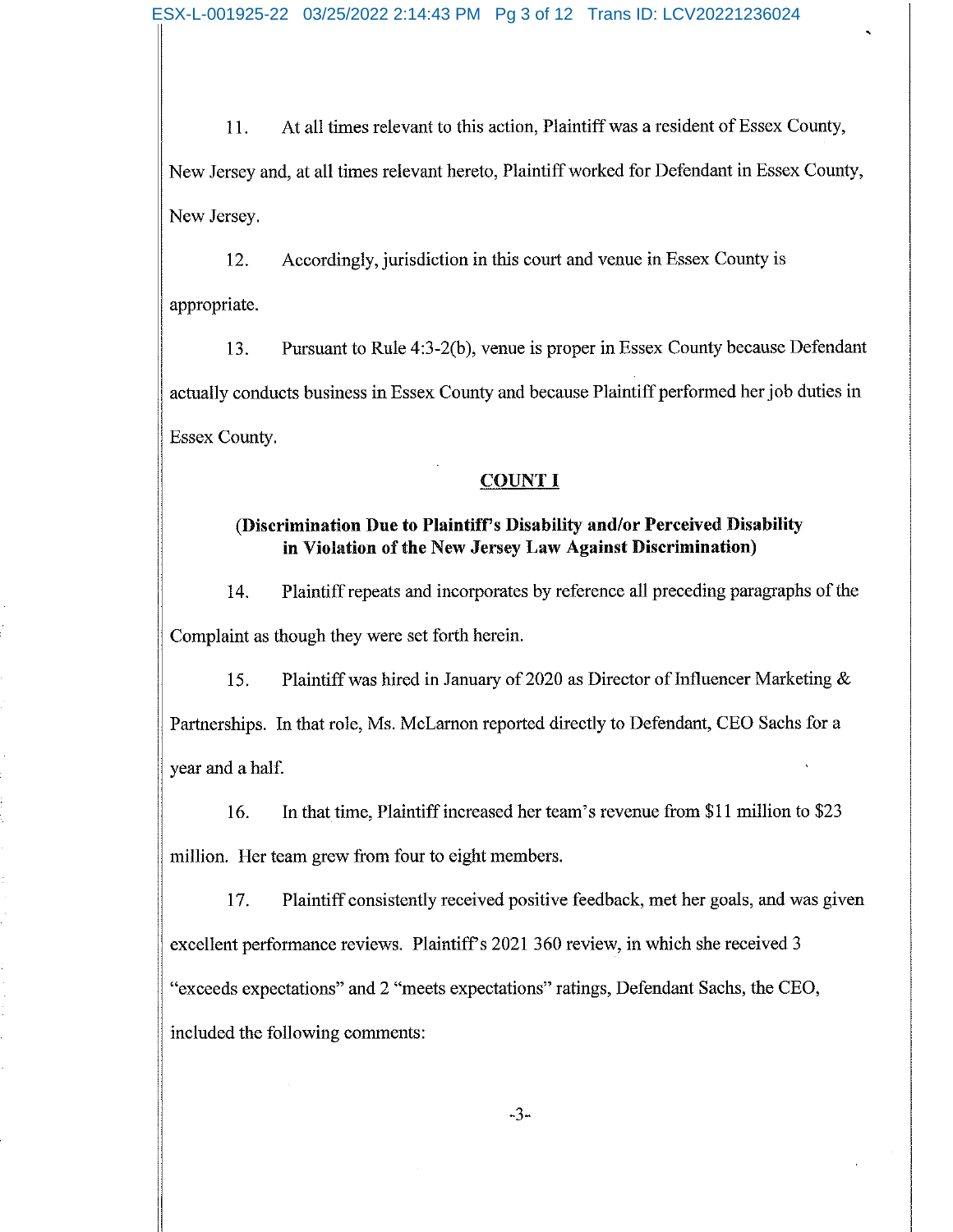$\bullet$ 

- She's clearly one of TULA's secret weapons as we continue to scale aggressively & efficiently in 2021;
- Caitlin is incredibly proactive when it comes to cross functional initiatives she is very often the person who is scheduling the check in or starting the slack thread that helps us work through a cross functional task;
- Really great partner. Caitlin is approachable  $\&$  makes herself available whenever I want to talk out an idea that involves our channels or partner together on an initiative;
- Caitlin is a really sharp and experienced leader and it shows in all the projects she's able to participate in and the insight she brings to our entire team. It's clear that she's worked on a variety of projects, with a wide range of partners, and brings a really unique, well-rounded perspective to the table;
- She is strategic in her recommendations  $\&$  is willing to hear out your ideas/open to process changes. The partnerships we have worked on in 2020 (Courtney, Shawn, Celebrity Pitches) she has been extremely instrumental in seeing them over the finish line;
- Caitlin has been an incredible asset to the team since she joined. The influencer team, which was already one of our strongest assets, has only gotten stronger since she came on board. She is super data-driven, but also understands all the nuances that go into what is, quite frankly, a beast of a channel to manage;
- Caitlin is a really trusting manager and allows our team members the space they need to work at their pace, and set their own processes. She does not micro-manage and allows us the flexibility to manage our schedules/workload how we'd like to;
- I think one of Caitlin's strengths is her ability to instill trust in people. For me, I feel as if Caitlin fully trusts me to complete my work/projects on my time without her constantly checking in to make sure I am doing it. For me, that is very important in a manager. With that, I also know that should a question or road black come up in my day to day she would be there to help or answer any questions;
- Caitlin is really good at giving feedback. When your doing something right she makes it known, when you could do something a bit better she makes it known as well and I appreciate that. She makes me feel valued and that she will always advocate for me. She always takes the time to answer my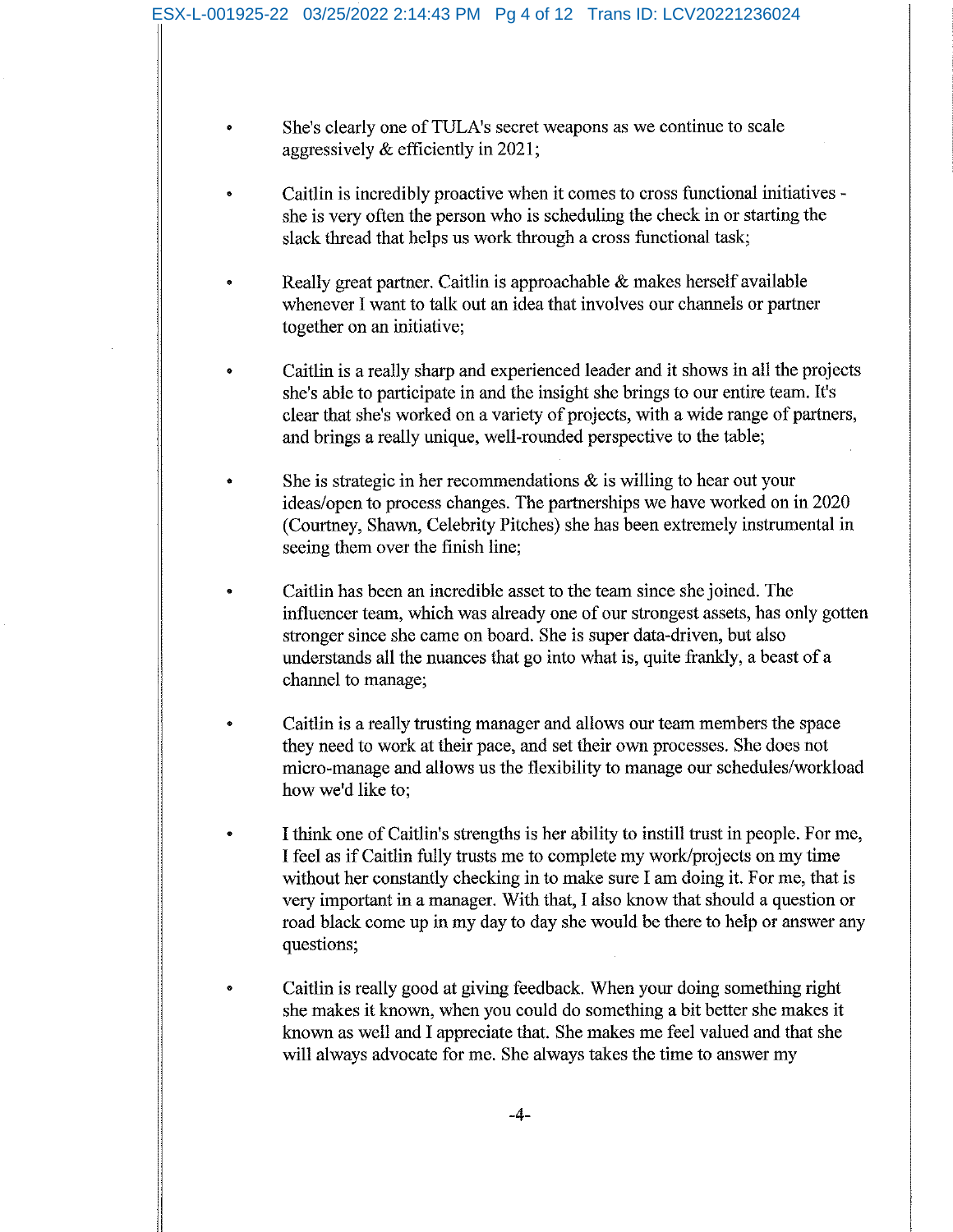questions and make sure I have a better understanding of something while also pushing me to be independent and confident in myself;

- She is also fiercely protective of our team and we can always count on her to "go to bat" for us in terms of protecting our time and energy and managing expectations of other teams. She is always available to help jump in on projects when asked, or to trouble-shoot when things get complicated or messy;
- Additionally, I think Caitlin does a good job at outlining our teams goals and sticking to our weekly check in's both 1:1 and as a team. Since I have joined, there has not been one meeting cancelled because she was too busy with other things or prioritized other meetings over ours. Yes she has a lot going on but I do feel as if she always makes time for us and when we are in our meetings she is focused and not working on other things which is always appreciated!
- 18. As a result of Plaintiff's extraordinary performance in 2021, she received a

raise and her full 15% bonus.

 $\bullet$ 

19. Plaintiff began to report to Defendant Zack Abbell in or about July, 2021,

although she had much more experience in Influencer Marketing.

20. In or about August, 2021, after reporting to Defendant Abbell for only two

months, Plaintiff received the following positive feedback:

- Great progress on building out the team, hiring 4 new team members in H1 and onboarding them all to contribute almost immediately. Caitlin and the team built a very strong partnership with Tyler & Celina that has helped better understand the performance of each segment in H1. With the partnership, there is now a deeper level of analysis into each program and will lead us down a stronger strategic path in H2 and beyond;
- Predictability is core to building a successful channel. Unfortunately, there are many factors you can't predict, but if you build a detailed plan, measurements and understand variance, you position yourself to be successful. Caitlin's partnership with Tyler and Celina helped us rebuild the forecasting model with influencer more well-integrated in the model so we can measure and adapt our approach based on performance in the market;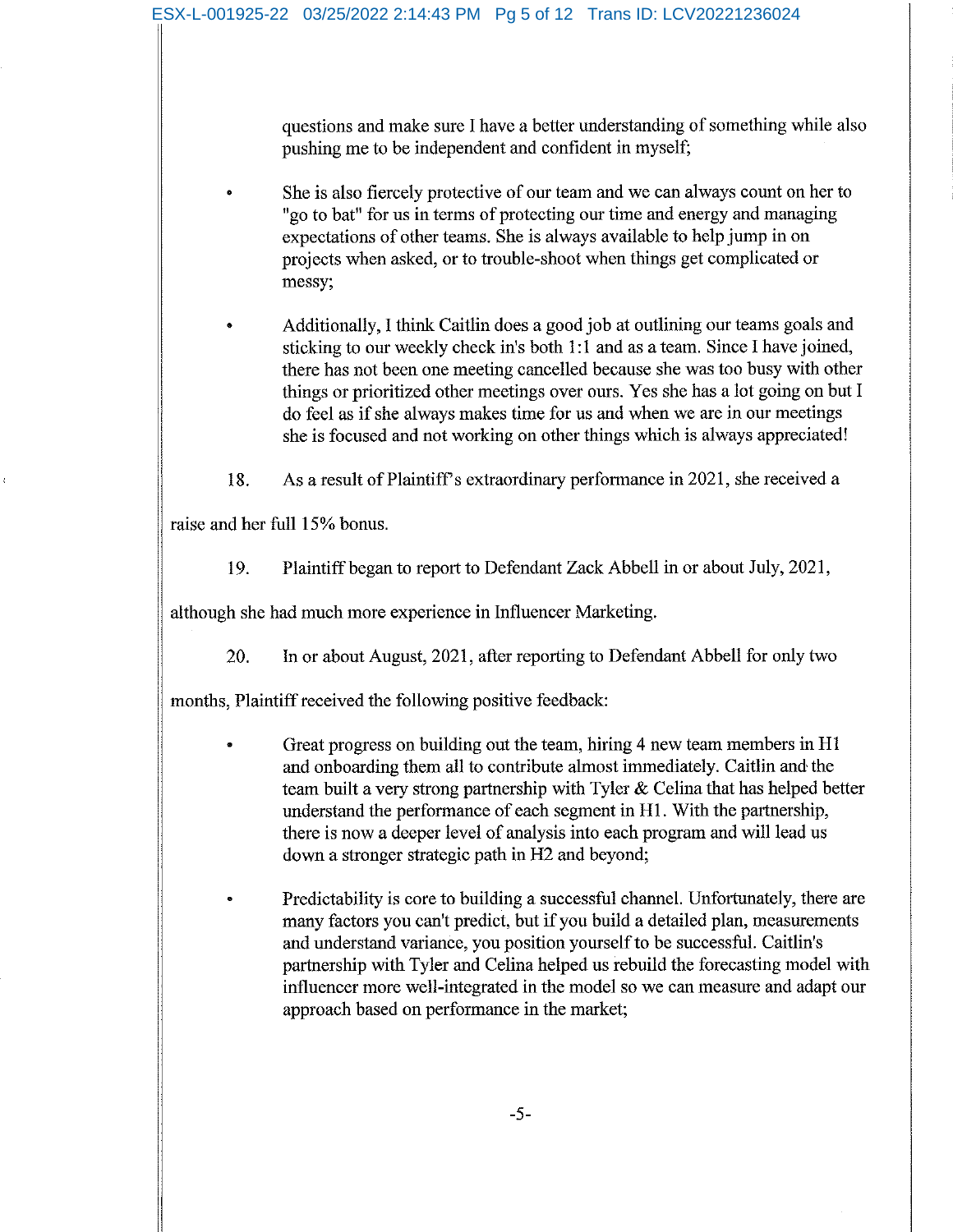Like all expansion plans, no matter how much detail you plan, the results can be unpredictable. Caitlin did a good job of working with the analytics team to assess performance and adjusting her strategy based on the results. When we dug into results of test partners, she provided thoughtful strategic approaches we could take to limit our risk while still continuing testing on both IG and YouTube. With YT in particular, with performance waning, she shifted budget away from the channel even though she had seen such strong success in prior roles. The flexibility to move away from things that aren't working after trying several different approaches is key to adaptation and ultimately, growth;

H1 showed that Caitlin has a strong growth mindset of how to improve her channels and continue to elevate the business. In a growth role, part of success if [sic] failure. If you're not pushing yourself into uncomfortable areas, taking risks and failing, you're not growing. Caitlin pushed the expansion of the influencer programs into YT and broadening influencer partnerships through an aggressive scaling approach. While neither has proven to be at the ROAS we're accustomed to seeing from the influencer program, both approaches were key to understanding our expansion opportunities; and

- Hired up the team and did well to transition the book of business across the OG and New LTP to appropriately manage the business in order to scale for the future. Serious improvements to the content strategy, helping drive a succinct and thoughtful approach to posts, measurement and overall goal setting. The framework should lend itself well to a more frequent and engaged communication strategy with these key partners moving forward.
- 21. From July 2021 to January 2022, Plaintiff had three surgeries due to a chronic

medical condition.

22. For each surgery, Plaintiff took only a few days off, and even communicated

about work issues while recovering.

23. Defendants Sachs, Abbell, and Griffith were aware of Plaintiff's surgeries for

a chronic medical condition.

Plaintiff was summarily terminated with no notice on Wednesday, February 24. 23, 2022.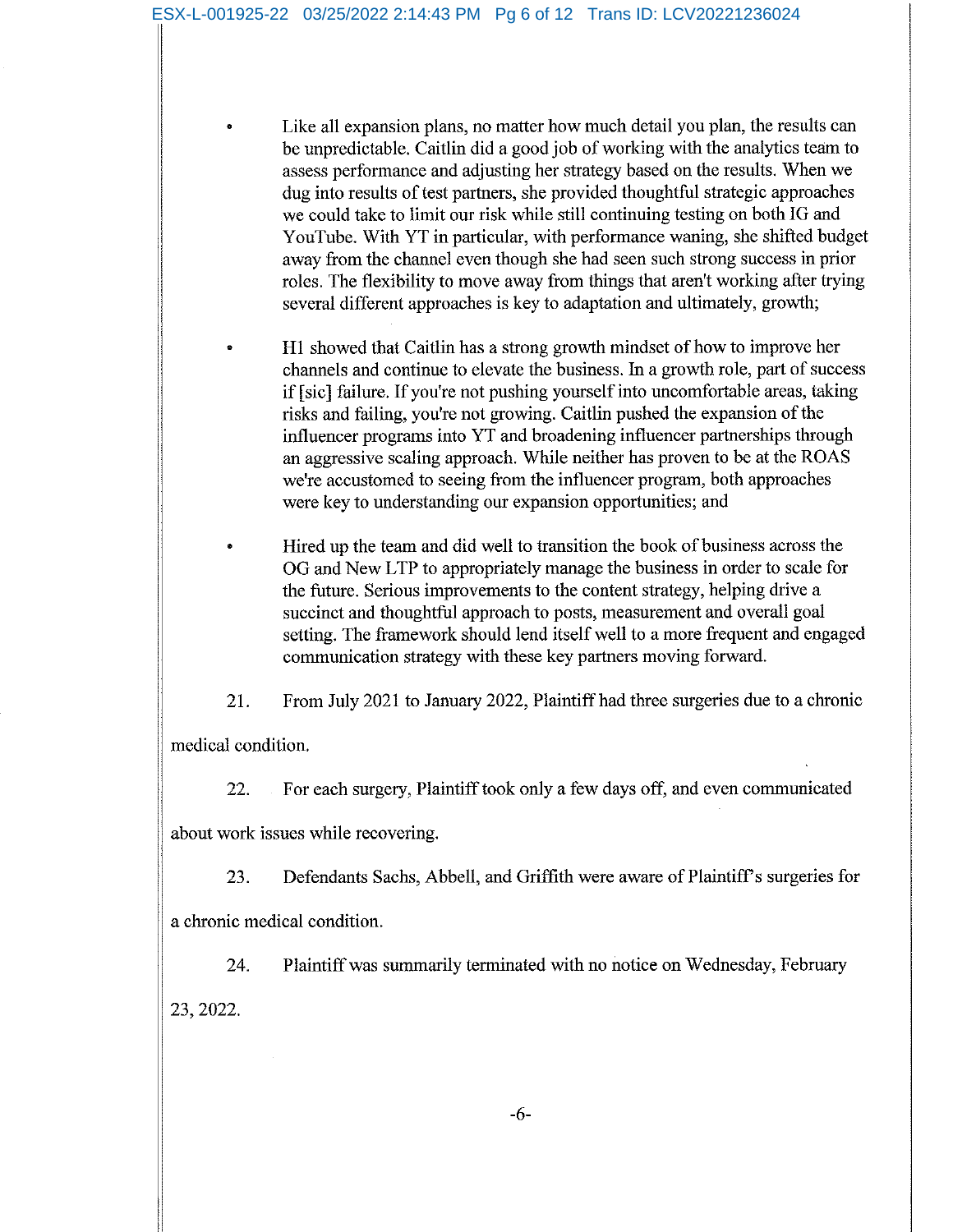25. Only 6 weeks after Plaintiff had a third surgery, she was fired and denied the bonus she earned during 2021. Particularly cruel, the company immediately terminated Plaintiff's medical coverage - knowing she has a chronic medical condition – despite Defendant Griffith stating during the termination meeting: "We're also gonna cover your medical, dental and vision benefits through the end of March as well."

26. The reasons given for Plaintiff's termination are demonstrably false. Defendants created pretexts to cover up their discrimination.

27. For example, Defendant Griffith claimed in the termination meeting that Plaintiff had "no planned team activities or morale boosting moments" when Plaintiff had several team bonding events in 2021, including a team-building in-person dinner which took place in November, 2021.

28. Defendant Griffith also made the false statement that there was "no 2022 strategic planning." Plaintiff submitted her 2022 strategic priorities and objectives to Defendant Abbell in late 2021 and presented them to Defendant Sachs weeks before her termination. Both Defendants Sachs and Abbell agreed with Plaintiff's strategic plan.

29. Defendant Griffith also claimed that the culture survey six months earlier, in August, 2021, was a reason for termination in February, 2022. In fact, the culture survey showed throughout TULA overall unhappiness by overworked employees who were being asked to work harder as the company grew faster than the team. The company acknowledged that everyone was stretched thin and at capacity in handling the workload. When Plaintiff was permitted to hire 3 more people for her team, the team's morale improved.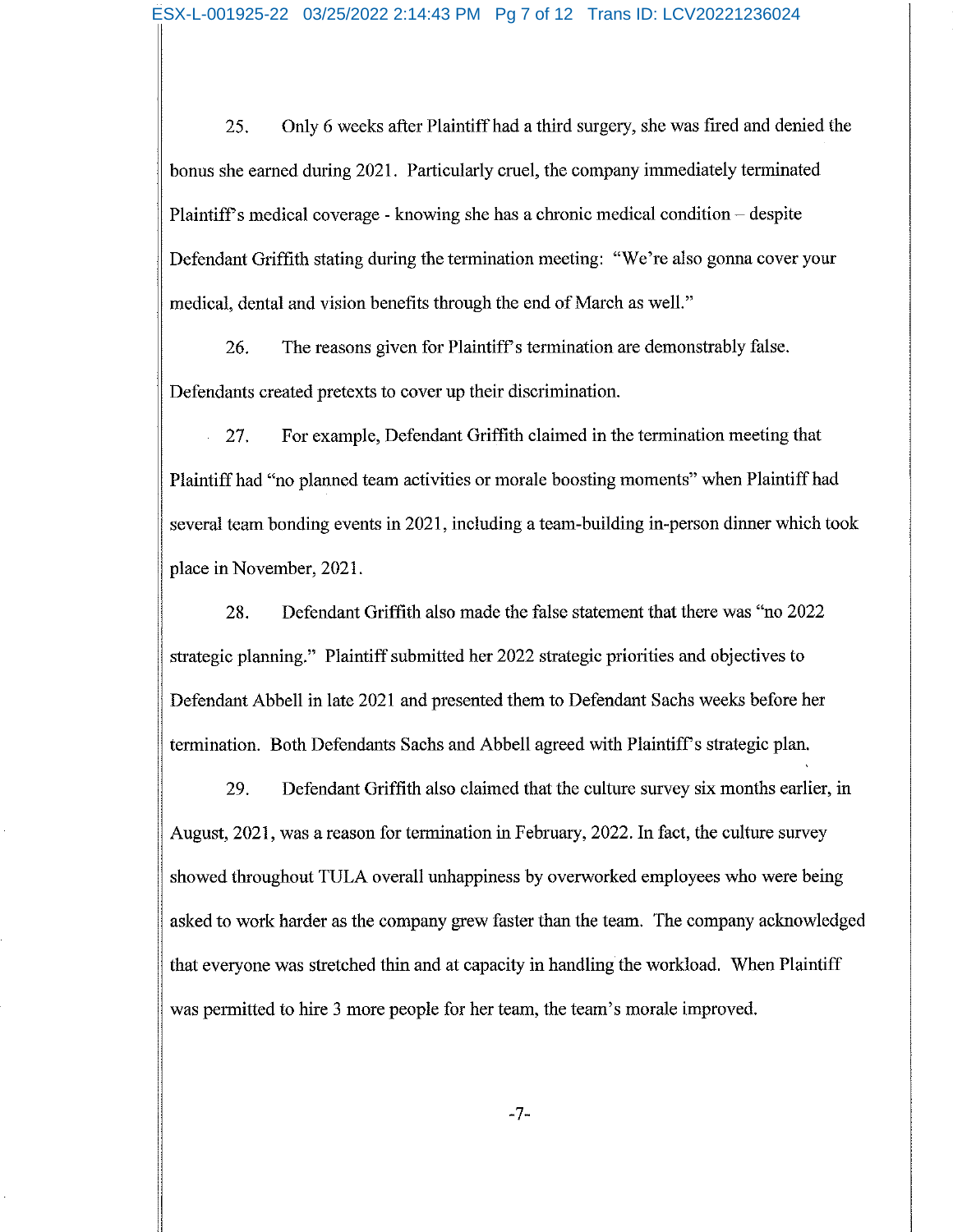Non-disabled employees were not terminated based on the August 2021 30. culture survey.

Similarly, during the termination meeting, Defendant Abbell claimed to have 31. discussed performance deficiencies with Plaintiff. Defendant Griffith repeated the claim. In fact, after Plaintiff's second surgery, Defendant Abbell repeatedly cancelled the "SL" meetings with Plaintiff in which the skip levels were to be discussed.

32. Defendant Abbell provided no coaching or mentoring for these newlyconcocted terminable offenses. The record reflects no such meetings.

33. Defendant Abbell never advised Plaintiff in any standard weekly one-on-one meeting that there were deficiencies in her performance. In fact, on January 14, 2022, Defendant Abbell told Plaintiff that the company's "suitors were very interested and excited in the success of the influencer program."

The complaints given to Plaintiff are Defendants' attempt at creating a pretext 34. for an illegal termination.

35. The made-up criticisms used to excuse Plaintiff's illegal termination contradict Defendant Sachs' own recent statements regarding the influencer program run by Plaintiff. Defendant Sachs' quotes in AdWeek, Retail Touch Points, CreatorIQ (Tribe), and Glossy indicate that the influencer program (run by Plaintiff) was a great success.

36. In fact, Defendants Sachs and Abbell both stated that the recent purchaser of TULA, Proctor and Gamble, was impressed by the program run by Plaintiff, stating: "P&G was especially excited about TULA's influencer program" and that "It was not just P&G, but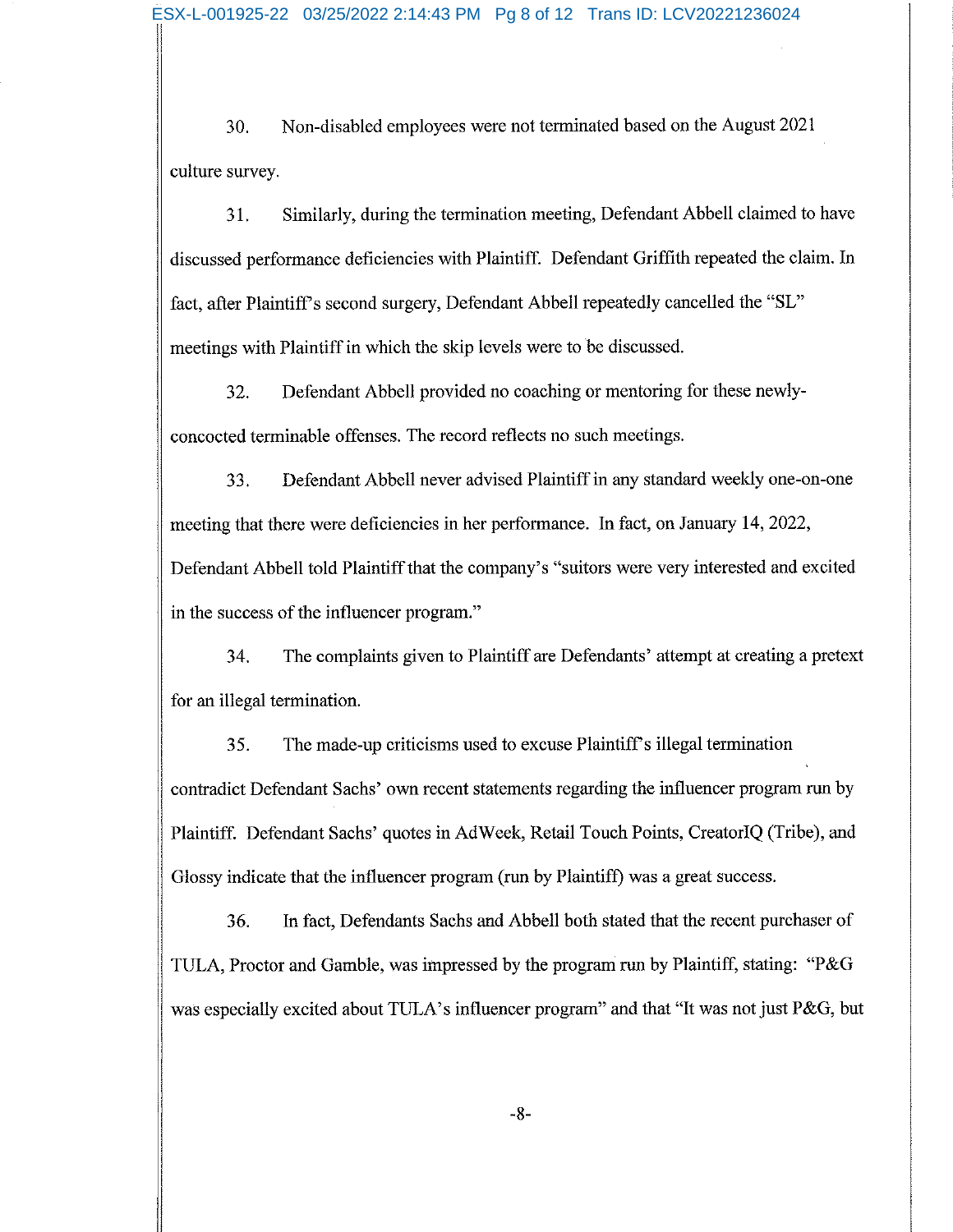all the suitors in the acquisition process were very impressed by the success of the influencer program."

37. When the company announced the P&G acquisition, Defendant Sachs stated that "everyone's job is safe.... this will not impact anyone's job." Similarly, TULA frequently publicly touts its "values as a company with a diverse group of women who embody confidence." Nevertheless, TULA has been engaged in reducing overhead in the past few months in order to get the best price for its investors and key executives at the expense of the employees who built the Company. Illegally firing an employee with a disability and/or perceived disability fit in with the greedy plan.

38. Plaintiff was chosen for termination despite her excellent performance because she needed three surgeries in the past year.

39. Plaintiff discussed her first and last surgeries with Defendant Sachs. Both Defendants Abbell and Griffith were aware of her surgeries.

Plaintiff was terminated less than six weeks after her third surgery, in a 40. meeting that took place days before she was scheduled to receive her bonus and performance review.

41. As discussed above, the allegedly terminable performance deficiencies stated by Defendants Abbell and Griffith during the termination meeting are contradicted by the objective evidence of Plaintiff's performance, the fact that such alleged deficiencies were never brought to Plaintiff's attention, and false statements about the culture survey which directly contradict the statements of the consultant who led the survey.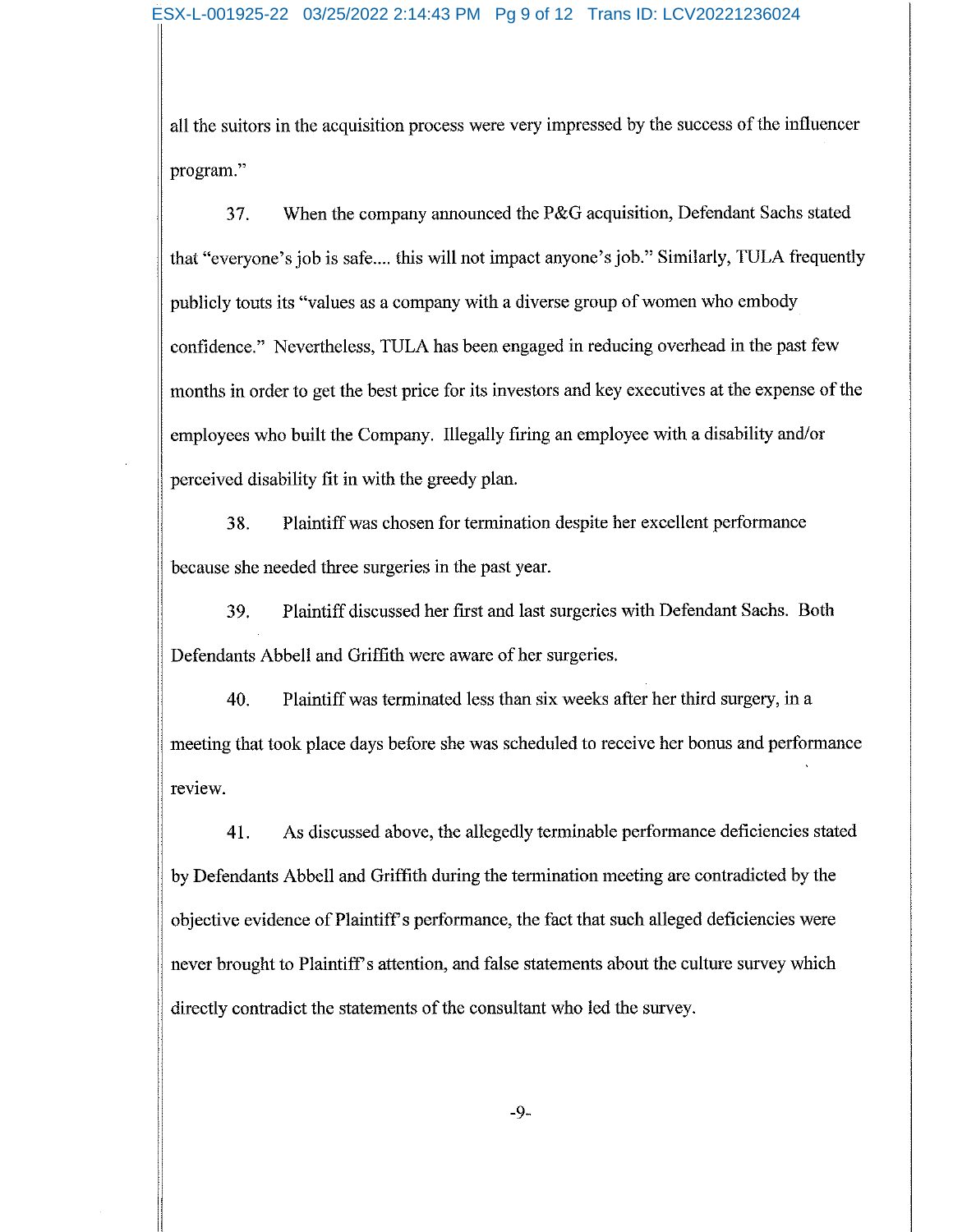Defendants Sachs, Abbell and Griffith were authorized to act on behalf of 42. TULA.

43. By and through these actions, Defendant TULA has violated the New Jersey Law Against Discrimination, which prohibits discrimination against employees with disabilities or perceived disabilities, N.J.S.A. 10:5-12, et seq.

As a direct and proximate result of Defendant TULA's wrongful conduct, 44. Plaintiff has suffered, and continues to suffer, damages including lost pay and benefits, severe mental, physical and emotional distress, pain and suffering, anxiety, stress, humiliation, and personal physical injury and physical sickness.

## **COUNT II**

## (Aiding and Abetting Discrimination in Violation of the LAD)

45. Plaintiff repeats and incorporates by reference all preceding paragraphs of the Complaint as though they were set forth herein.

46. Defendants Sachs, Abbell and Griffith, individually and in concert, aided and abetted TULA in discriminating against Plaintiff due to her disability and/or perceived disability.

47. By and through these actions, Defendants Sachs, Abbell and Griffith have violated the New Jersey Law Against Discrimination, which prohibits discrimination against employees with disabilities or perceived disabilities, N.J.S.A. 10:5-12, et seq.

48. As a direct and proximate result of Defendants Sachs', Abbell's and Griffith's wrongful conduct, Plaintiff has suffered, and continues to suffer, damages including lost pay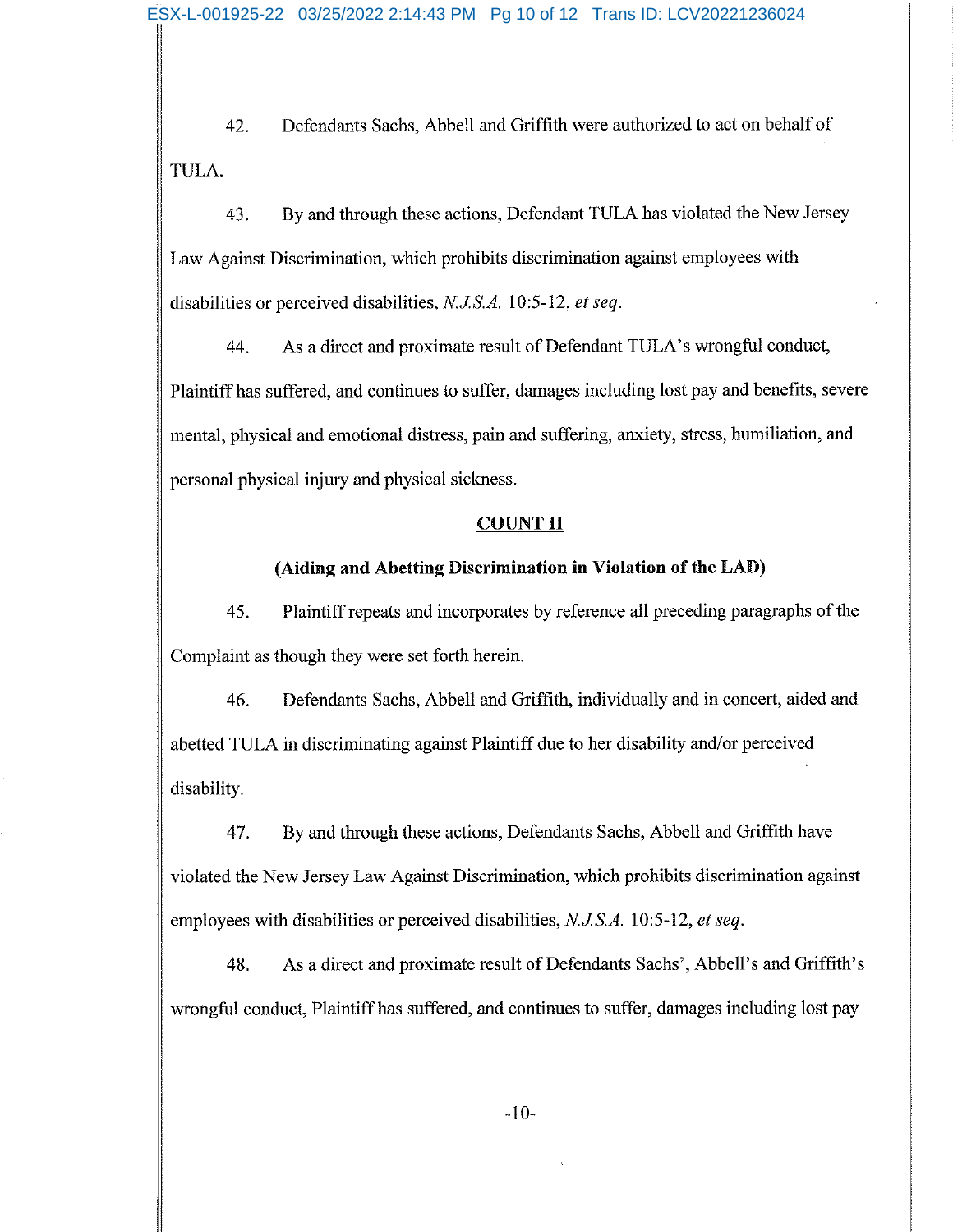and benefits, severe mental, physical and emotional distress, pain and suffering, anxiety, stress, humiliation, and personal physical injury and physical sickness.

WHEREFORE, cause having been shown, Plaintiff, Caitlin McLarnon, demands judgment in her favor and against all Defendants, and the following relief:

Economic damages for all back and future lost wages, compensation, lost  $(a)$ income, fringe benefits, retirement and pension losses;

Compensatory damages for pain, suffering, stress, humiliation, mental  $(b)$ anguish, emotional harm and personal physical injury and physical sickness, medical expenses, as well as damage to her reputation and loss of income stemming therefrom;

All statutory fines, penalties and sanctions;  $(c)$ 

Punitive damages;  $(d)$ 

Attorneys' fees, pre-and post-judgment interest, reimbursement for the  $(e)$ negative tax consequences of a judgment and costs of suit; and

Such other relief as the Court may deem equitable and just.  $(f)$ 

**SMITH MULLIN, P.C.** Attorneys for Plaintiff

NANCY ERIKA SMITH, ESQUIRE

Dated: March 25, 2022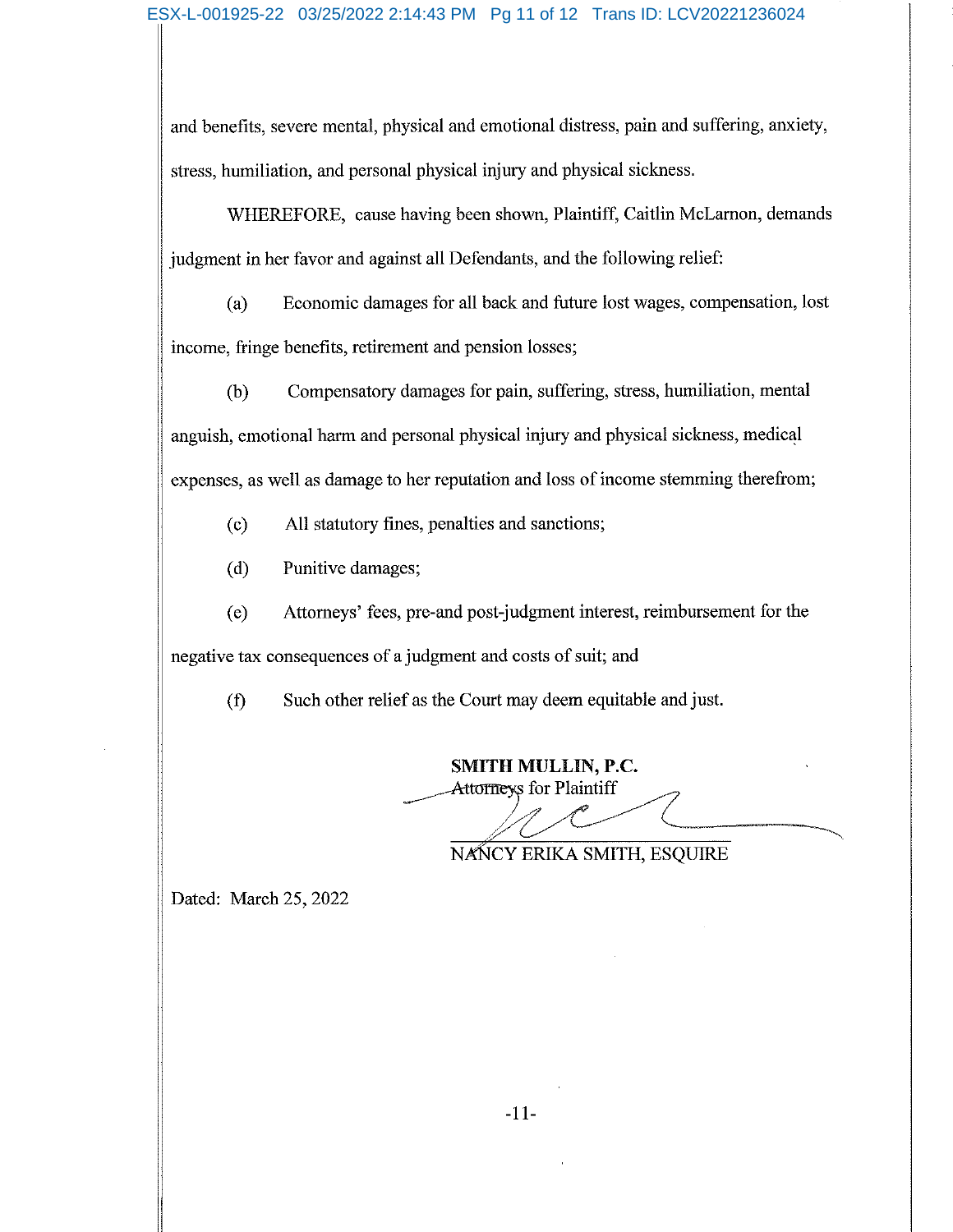ESX-L-001925-22 03/25/2022 2:14:43 PM Pg 12 of 12 Trans ID: LCV20221236024

#### **JURY DEMAND**

Plaintiff demands trial by jury with respect to all issues that are so triable.

SMITH MULLIN, P.C.

**Attorneys** for Plaintiff

NANCY ERIKA SMITH, ESQUIRE

Dated: March 25, 2022

#### DESIGNATION OF TRIAL COUNSEL

Plaintiff designates Nancy Erika Smith, Esq. as trial counsel of record in this matter.

SMITH MULLIN, P.C. Attorneys for Plaintiff

NANCY ERIKA SMITH, ESQUIRE

Dated: March 25, 2022

## **CERTIFICATION**

Pursuant to New Jersey Court Rule 4:5-1, I hereby certify that to my knowledge, the matter in controversy is not and will not be the subject of any other litigation or arbitration in any court or before any body nor do I know of any other party who should be joined in this action.

> SMITH MULLIN, P.C. **Attorneys for Plaintiff**

NANCY ERIKA SMITH, ESQUIRE

Dated: March 25, 2022

 $-12-$